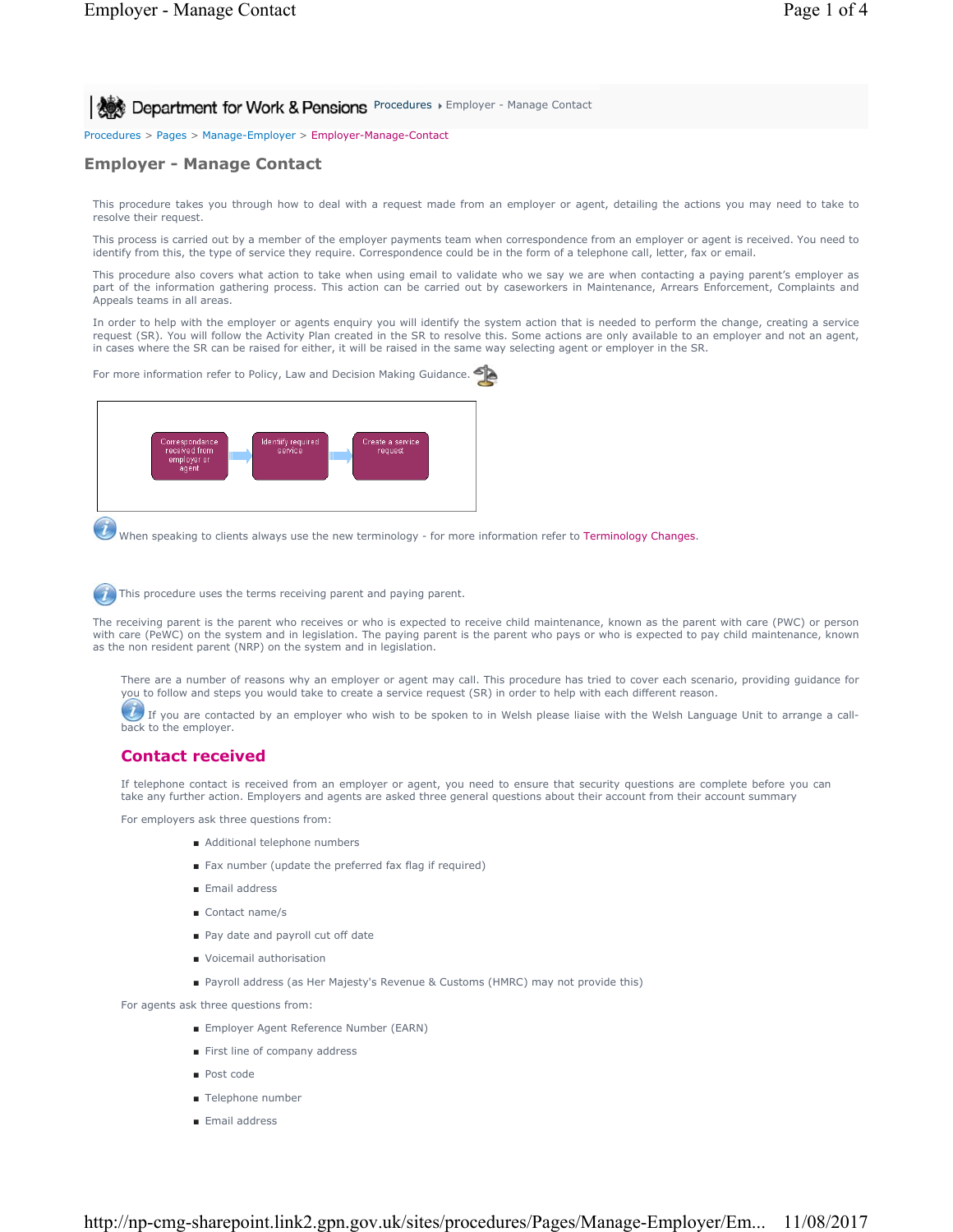Note, if the employer enters a TRN into the IVR instead of their ERN, the system will not populate with the employers details. When this happens you will need to manually select the employer from the system.

# **Identify service required**

1. Identify the reason for the employer/agent contact and how you can help them.

## **Create an SR**

2. You may need to create an SR in order to resolve their enquiry. This provides you with an activity plan to follow, detailing the actions for you to follow in order to complete the SR.

You must raise any SR through the main **Service Request** view. Once raised, link the correspondence to the SR.

- 3. Some actions are only available to employers and this has been highlighted in the scenarios below.
- 4. When an SR is raised for either employer or agent you will select the appropriate option for the process in the SR.
- 5. Once you have created an SR, use the guidance for this procedure to enable you to complete all required actions, updating the case with changes made.

### **Potential contact reasons**

- General enquiry If the contact is for a general enquiry, establish information needed and provide an update. To create an SR select:
	- **Process = Employer**
	- **Area = Info Requested**
	- **Sub Area: Send Literature or Update Procedures**, depending on the reason for call.

For more information refer to Employer - Send Literature

- Self service problem An employer may call to advise that they are experiencing problems with the self service system, you would need to raise an SR under:
	- **Process = Employer**
	- **Area = Info Requested**
	- **Sub Area = Self Service** Usage Or Self Service IT

This can only be instigated by an employer. For more information refer to Self Service Overview.

- Update Employer/Agent Details If an employer or agent calls to update a change to their own records, create an SR under the following:
	- **Process = Employer**
	- **Area = Update Details**
	- **Sub Area = Update Employer Details** or **Update Agent Details**

For more information refer to Employer Or Agent - Edit.

- Responding to communication for a payment An employer or agent may call, responding to notification from the Child Maintenance Group (CMG) for a payment. You would create an SR depending on if the employer or agent are calling to make a payment or to provide information. Create the SR with one of the following:
	- **Process = Employer**
	- **Area = Info Provided**
	- Sub Area = Capture and Route Client Details

or

- **Process = Payments**
- **Area = One Off Payment**
- **Sub Area = Employer Credit/Debit Card**

For more information refer to Employer/Agent Contact or Employer - Handle Missed Payment SR.

- Change of circumstances for a single paying parent The employer or agent may call to advise of a change of circumstances (CofC) for a paying parent. To update this change create an SR and populate:
	- **Process = Employer**
	- **Area = DEO Schedule**
	- **Sub Area = Update**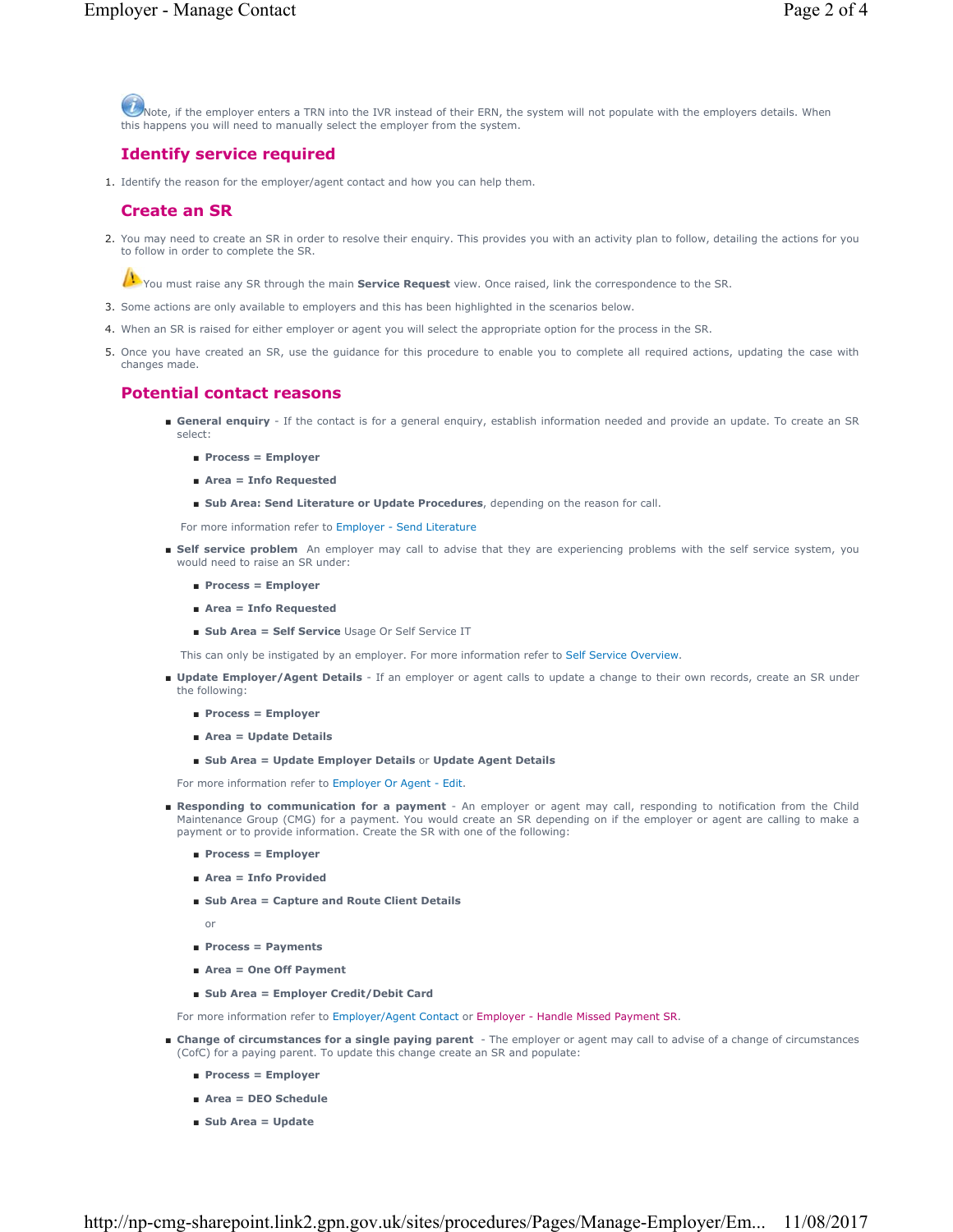For more information refer to Employer Paying Parent COC - Individual/Group.

- Change of Circumstances for multiple paying parents When an employer or agent calls to advise of a CofC for more than one paying parent raise a SR under:
	- **Process = Employer**
	- **Area = DEO Schedule**
	- **Sub Area = Update**

For more information refer to Employer Paying Parent COC - Individual/Group.

- Request employer statement Employers or agents may call to request an employer or agent statement, create an SR and populate with the following:
	- **Process = Employer**
	- **Area = Info Request**

#### ■ **Sub Area = Statement Request**

For more information refer to Employer - Provide Statement.

- Capture employer complaint In the event that an employer wants to make a complaint, a SR would need to be created for this and populated with:
	- **Process = Employer**
	- **Area = Complaints**
	- **Sub Area = Resolution Or Review**

This can only be performed by an employer. For more information refer to Employer - Resolve Payment Related Complaint or Employer - Review Payment Related Complaint.

- Employer nominates an agent When an employer advises that they would like to add an agent an SR needs to be created under:
	- **Process = Employer**
	- **Area = Update Details**
	- **Sub Area = Link Agent**

This can only be performed by an employer. For more information refer to Employer Agent to Employer Record - Link.

- **Employer changes or removes agent** Employers may call to remove an agent acting for them or to change the agent, an SR would need to be created under:
	- **Process = Employer**
	- **Area = Update Details**
	- **Sub Area = Remove Agent**

This can only be performed by an employer. For more information refer to Employer/Agent - Remove.

- Input DEO schedule Employers receive a copy of their target DEO schedule either via the self service option or a paper copy (whichever they are set up for). They need to report any changes they have.
- Depending on the outcome of the call, more investigation may be needed. For more information refer to DEO Set Up.

# **Re-issue CMSL2040**

 $\Lambda$  A request to re-issue the CMSL2040 can be made to the case owning caseworker in the following scenarios:

- when the employer is refusing to adhere to the DEO Schedule following a CofC, as the amount shown on the schedule differs from the amount shown on the CMSL2040;
- when the Initial CMSL2040 was issued with incorrect or no information;
- when the employer is being considered for referral to the Financial Investigation Unit (FIU);

A note is to be added to the employer record to advise why the request to re-issue the CMSL2040 was made.

## **View CMSL2040**

If you need to view the CMSL2040 issued for a particular PP, obtain the **PP NINO** from the employer record and select the **NRP Screen** tab from **CMS2012 Home page**. Perform **Query** using the **PP NINO** and **select** the relevant **case number** hyperlink to access case details. Select the **Activities** tab to enable you to Query for the required CMSL2040. Where the PP is involved in more than one case you may need to repeat the process for each case until you find the required CMSL2040.

Confirming our Identity to Employers